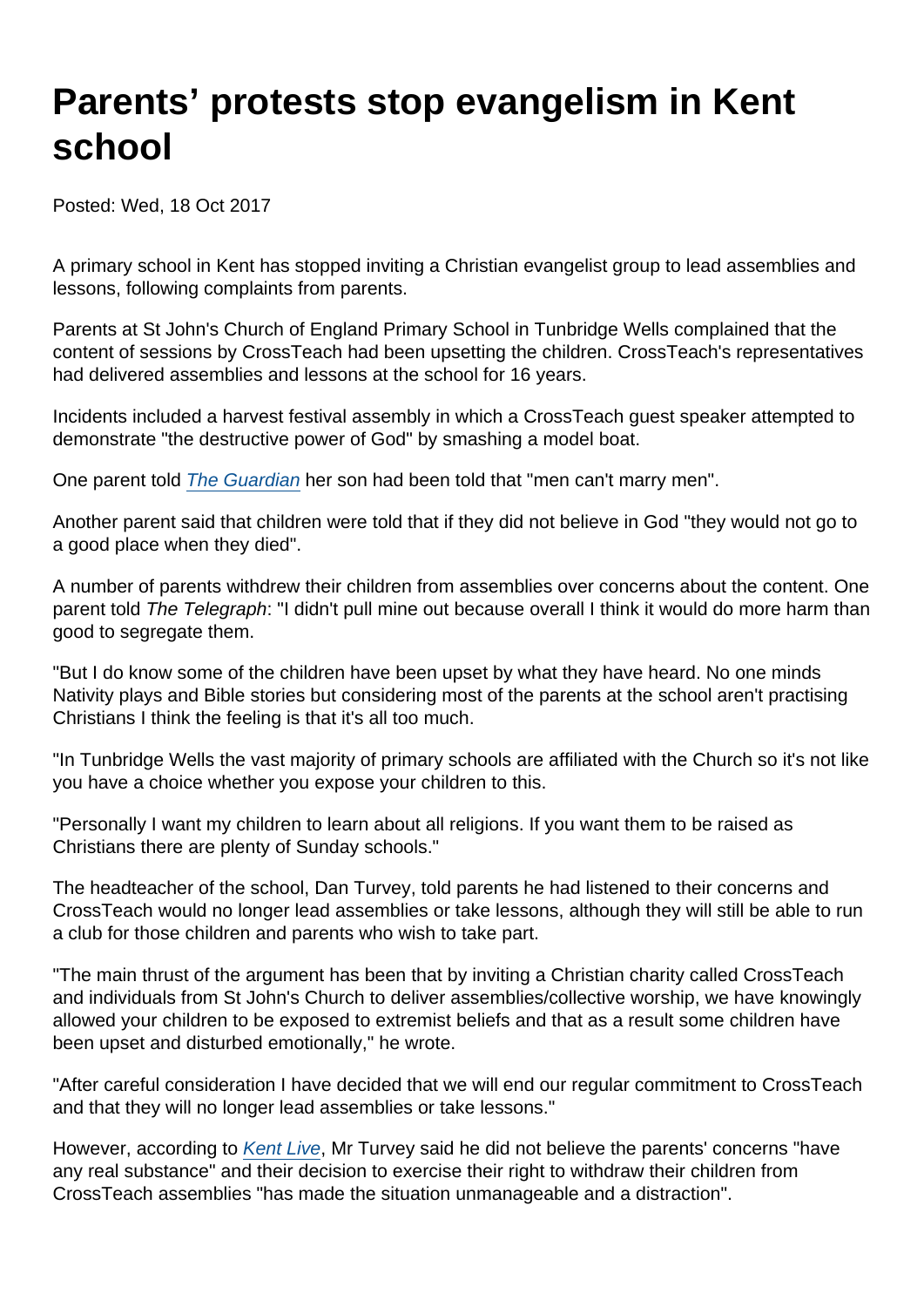The Rev Giles Walter, who has been taking assemblies at St John's Church of England Primary School, was also dismissive of the views of the parents. He accused the parents of being "extremist", telling Kent Live:

"The behaviour of this small group of parents has hurled a hand grenade into a previously happy and harmonious environment. They seem determined to drive mainstream Christian teaching out of our church school: and it is they and not ourselves who should be charged with extremism and non-inclusiveness."

The National Secular Society has defended the parents for "raising legitimate concerns". Campaigns officer Megan Manson said: "We are delighted that parents are taking a stand against inappropriate evangelism in their children's school, and that the school has acted by deciding not to invite CrossTeach and particular individuals from St John's Church to hold further assemblies or classes.

"However, we are disappointed by the dismissive reaction of the headteacher, and the attempt by the vicar to paint the parents as the 'extremists' in this situation. To accuse parents of 'hurling a hand grenade' into the school's 'happy and harmonious environment' simply for expressing their concerns is a highly divisive overreaction.

"We are unfortunately seeing a rise in similar issues involving faith schools, as C of E faith schools turn to external organisations to help them promote their religious ethos more vigorously. The assumption that just because a school has a religious ethos that it can proselytise in any way it wishes should be challenged, particularly where such schools are parents' only option."

In May 2017, NSS research suggested that only around a third of schools have policies on the participation of external groups – with less than one in six schools having policies on the promotion of religious or political beliefs by external groups.

Image © N Chadwick, shared under the [Creative Commons Licence](https://creativecommons.org/licenses/by-sa/2.0/)

## Concerned about evangelism in schools?

Our campaigns team do a lot to support parents, teachers and pupils in challenging inappropriate evangelism and proselytization in schools. Can you make a donation, from just £1 a month, to support this work?

P.S. make sure to check out the related campaigns below.

- [Find out more](https://www.secularism.org.uk/petition-evangelism-in-schools.html)
- [Make a donation](https://www.secularism.org.uk/donate.html)
- [Share on What's App](whatsapp://send?text=http://www.secularism.org.uk/news/2017/10/parents-protests-stop-evangelism-in-kent-school?format=pdf)
- [Share on Facebook](https://www.facebook.com/sharer/sharer.php?u=http://www.secularism.org.uk/news/2017/10/parents-protests-stop-evangelism-in-kent-school?format=pdf&t=Parents’+protests+stop+evangelism+in+Kent+school)
- [Share on Twitter](https://twitter.com/intent/tweet?url=http://www.secularism.org.uk/news/2017/10/parents-protests-stop-evangelism-in-kent-school?format=pdf&text=Parents’+protests+stop+evangelism+in+Kent+school&via=NatSecSoc)
- [Share on Email](https://www.secularism.org.uk/share.html?url=http://www.secularism.org.uk/news/2017/10/parents-protests-stop-evangelism-in-kent-school?format=pdf&title=Parents’+protests+stop+evangelism+in+Kent+school)
- [Subscribe to RSS Feed](/mnt/web-data/www/cp-nss/feeds/rss/news)

Tags: [Education,](https://www.secularism.org.uk/news/tags/Education) [Evangelism In Schools,](https://www.secularism.org.uk/news/tags/Evangelism+In+Schools) [School assemblies](https://www.secularism.org.uk/news/tags/School+assemblies)